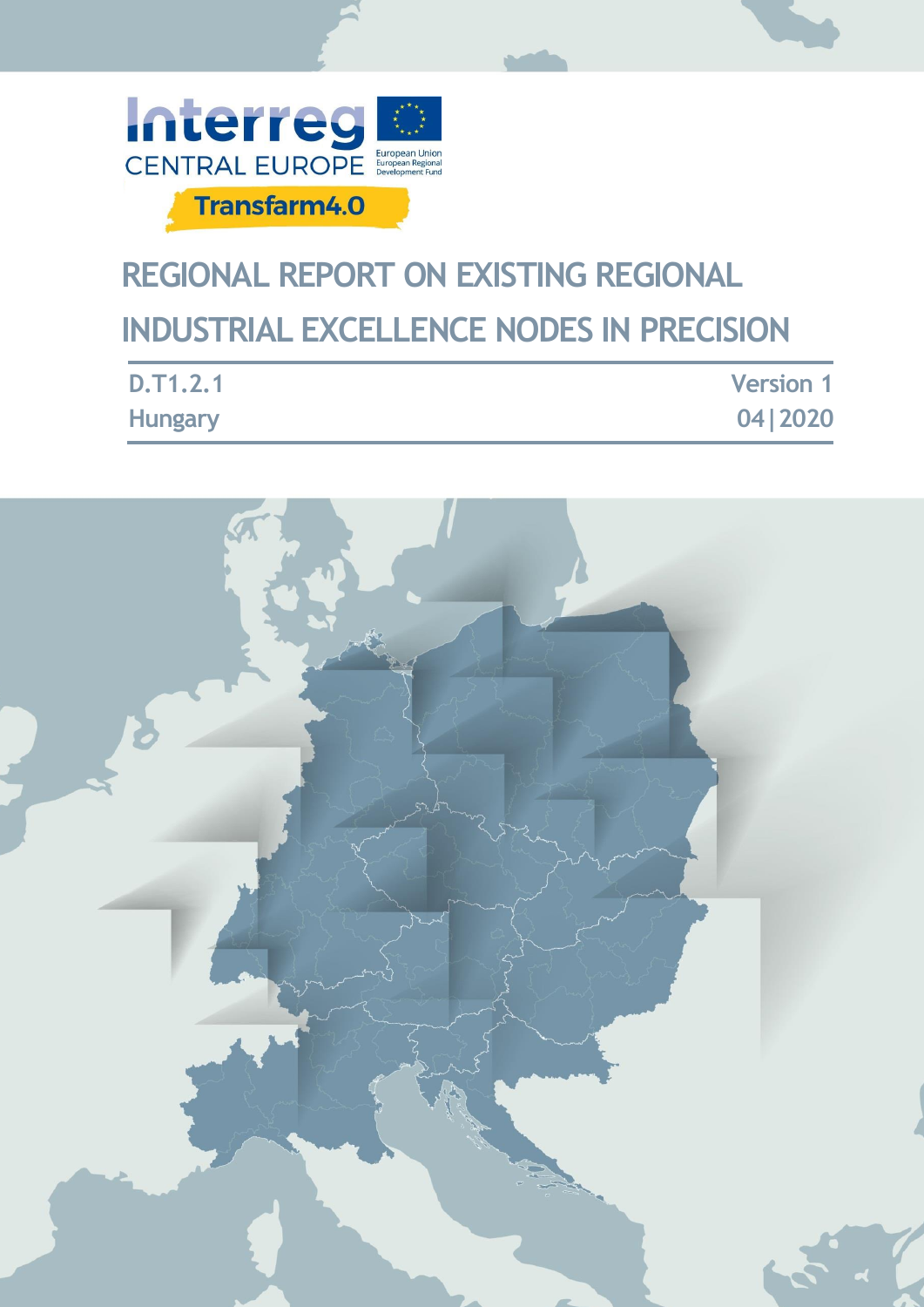



# **Inhalt**

| 1. Hungary 2 |
|--------------|
|              |
|              |
|              |
|              |
|              |
|              |
|              |
|              |
|              |
|              |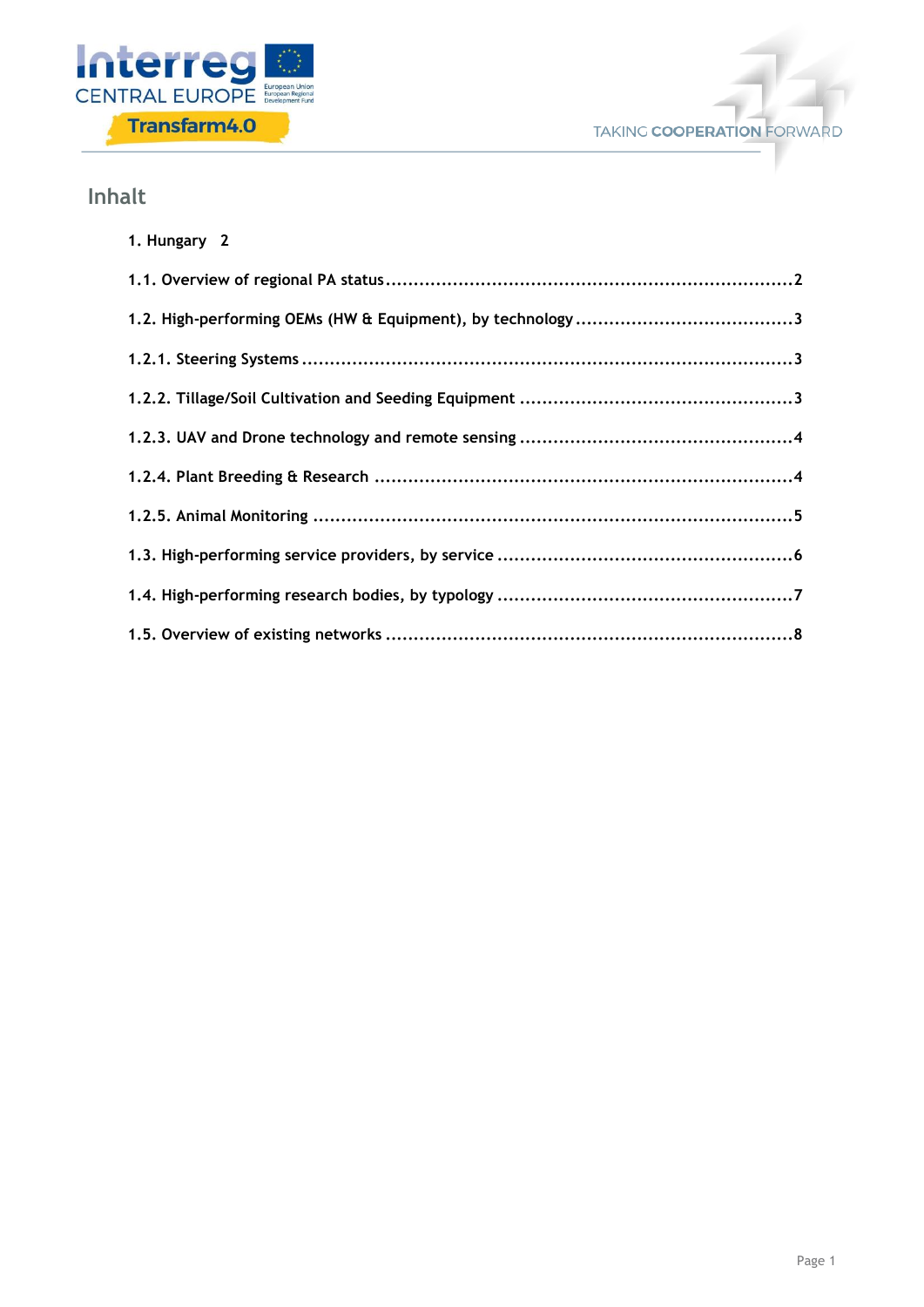



# <span id="page-2-0"></span>**1. Hungary<sup>1</sup>**

1

# <span id="page-2-1"></span>**1.1. Overview of regional PA status**

According to Kemény et al. (2017) and Takácsné György et al. (2018) PA is present in Hungary since the 1980s-90s, while for many people it is still an unknown way of plant growing or animal husbandry. The authors introduce the results of numerous researches dealing with the evaluation of the PA among the Hungarian growers. Main points of these results are the followings: influenced by the farm size, 50% of the growers know about PA, the use of PA is influenced by the age (mainly people younger than 40 years old adopt PA), farm size, education level. The use of GPS is also influenced by the age of the growers. Practices, for example site-specific soil sampling, guidance system and automatic steering are standard operations. While others are less frequent among the growers for example: guidance systems (more than 50%), autopilot (around 30%), machine control, VRT seeding and fertiliser application (25%). Only around 5% of the growers are applying pest control sensors, drones or precision irrigation.

Takácsné György et al. (2018) reported the results of their representative research based on the answers of 656 (out of approximately 1000) farms. According to the report 95.5% of the growers heard about PA, while 6.9% were involved in PA. Among the cultivated crops winter wheat were grown on the largest surface according to PA. The report details the use of Annual Real-Time Kinematic signal subscription, tractor auto steering and on board computer, self-propelled sprayers, field boundary mapping, field mapping, pest and weed monitoring. Authors report the possible factors influencing the adoption of the PA technologies such as excess investment, farm size, financial possibilities.

One of the most important Hungarian internet portals, www.agroinform.hu provides many up-to-date information about PA for readers both agricultural, horticultural or stock farming.

Among the agricultural sectors horticultural production is an important user of PA methodologies. Both vegetable (for example tomato), fruit (for example apple) and viticulture sector investigate the possible PA solutions for many different aims such as labor shortage, plant protection, nutrient supply. In viticulture main PA technologies are the macro-, mezo-, and microclimatic evaluation and forecast of wine regions, vineyards or even the canopy of a single plant. Climatic data such as radiation, humidity, wind speed and

<sup>1</sup> provided from: Szent Istvan University (SZIU) – Researcher Prof. *Dr. Borbala Balo*, et.al (2020)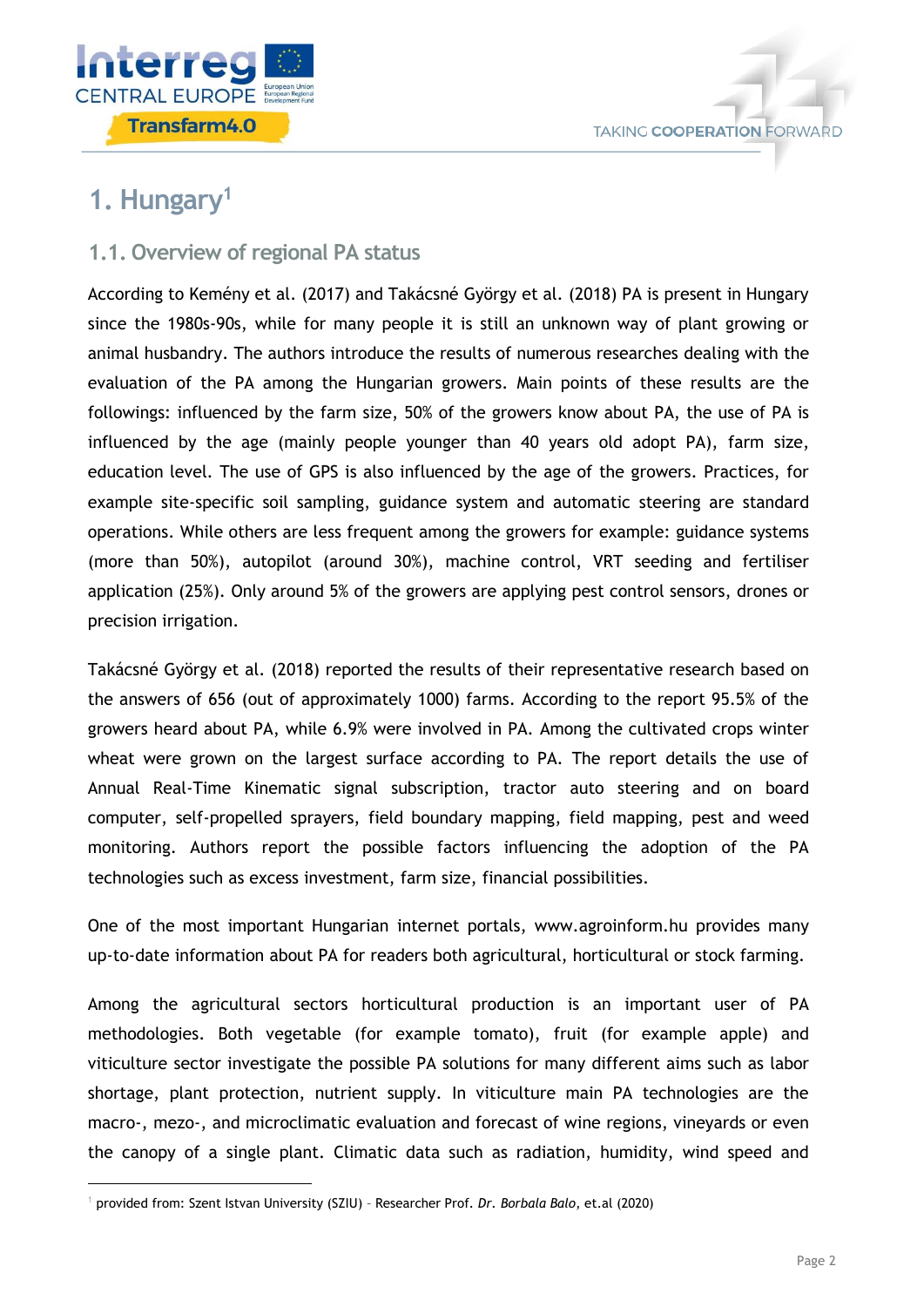

direction, temperature provide information about the canopy structure, phenological stages, ripening and qualitative and quantitative properties of the fruits. Also climatic data are the base of plant protection against fungal diseases (eg.: downy mildew, powdery mildew) and pests. UAV based indexes (mainly NDVI) today is still rarely applied even though it helps to detect plant decline or low phytosanitary status. Based on these data missing vegetation is not treated when plant protection is carried out. Continental climate of Hungary requires careful vineyard establishment. Both winter and spring frost can cause damages, in this way DTM (digital terrain model) provides essential information of the lower elevations where frost damage is frequent.

*Takácsné György et al.* (2018): Precision agriculture in Hungary: assessment of perceptions and accounting records of FADN arable farms. Studies in Agricultural Economics 120. 47-54.

*Kemény et al. eds.* (2017): A precíziós szántóföldi növénytermesztés összehasonlító vizsgálata. Agrárgazdasági Kutatóintézet. Budapest. 170p.

### <span id="page-3-0"></span>**1.2. High-performing OEMs (HW & Equipment), by technology**

#### <span id="page-3-1"></span>**1.2.1. Steering Systems**

Steering systems are provided (among others) by the following companies: **KITE, Axiál, Agrárin Ltd.**

#### <span id="page-3-2"></span>**1.2.2. Tillage/Soil Cultivation and Seeding Equipment**

**KITE** [\(www.kite.hu\)](http://www.kite.hu/) is one of the main agricultural companies in Hungary. Among others the main sectors are seed production, machine and equipment trade together with irrigation, plant protection, fertilization. In viticulture several machines are provided to the sector such as tractors and equipment: sprayers, defoliators, electric pruners, mulching devices, and machines for undervine care.

**Bartifarm** [\(www.bartifarm.hu\)](http://www.bartifarm.hu/) among others provides machinery for harvest, transport, pruning, frost protection, and soil cultivation.

**Sióagrár Ltd.** [\(www.sioagrar.hu\)](http://www.sioagrar.hu/) is an agricultural machine and equipment company providing shoot trimmers, soil cultivators, trunk cleaners.

**Axiál Ltd.** [\(www.axial.hu\)](http://www.axial.hu/) is one of the main companies among the agricultural machinery.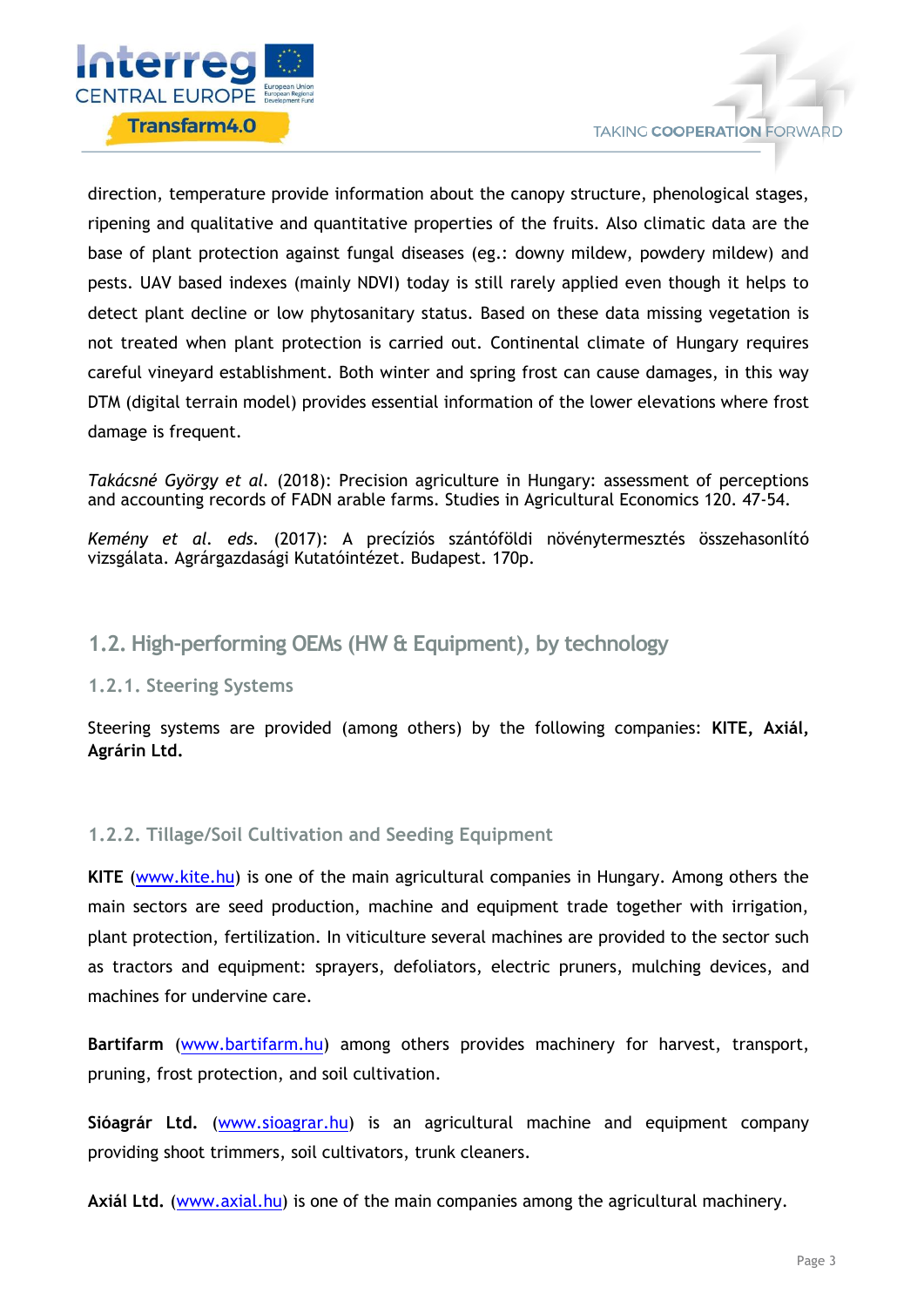

Agrárin Ltd. [\(www.agrarin.hu\)](http://www.agrarin.hu/) is one of the earliest companies, main products are among others agrometeorology, nutrient supply documentation.

#### <span id="page-4-0"></span>**1.2.3. UAV and Drone technology and remote sensing**

**ABZ Drone** [\(www.abzdrone.com\)](http://www.abzdrone.com/) is a merchant company dealing with drones and related technologies including cameras, sprayers with different services: evaluation of agricultural sites, plant protection. Eurosmart Ltd. (www.eurosmart.hu) is providing drone technologies to the agricultural, architecture, railways, roads and solar panel sector.

Agron Ltd. [\(www.agron.hu\)](http://www.agron.hu/) is providing equipments and education in drone technologies, and evaluation of multispectral imagery.

#### <span id="page-4-1"></span>**1.2.4. Plant Breeding & Research**

#### **1.2.4.1. Grapevine breeding**

Plant breeding has a long history in Hungary, dating back to the beginning of the 20th century. New grapevine cultivars were mainly provided by private breeders or institutes and universities. After the phylloxera epidemic new rootstock cultivars were started to breed by Sandor Teleki. One of the main targets of the breeding was to provide phylloxera resistant cultivars with lime tolerance suitable for the soil conditions in many of the Hungarian wine regions. Based on Teleki's work many rootstocks were quickly spread all around the world, among others: Teleki-Fuhr SO4, Teleki-Kober 5BB, Teleki 5C, Teleki-Kober 125 AA, Teleki 8B and Teleki 10A (Hajdu, 2015) Breeding new rootstocks (for example Georgikon 28) and the evaluation of those are still important research topics. Evaluation of the rootstocks carried out in the Georgikon Faculty of Pannon University (Keszthely) is still important in the Hungarian programs. Another important breeding target is the improvement of the table grape cultivars. In the 19 century mainly local cultivars were in the table grape assortment. It was changed with the introduction and spread of the Chasselas cultivar. Later new cultivars were bred by János Mathiász, Adolf Start, Pál Kocsis and others providing larger bunches and berries or earlier ripening time. Hungary mainly has continental climate which requires frost tolerant grapevine cultivars. In this way it was one of the most important breeding targets in the 20th century. Also an important breeding target is the biotic resistance. The resistance against downy mildew and powdery mildew are two of the earliest aims of interspecific breeding. Nowadays most important breeding centers are the Research Institute for Viticulture and Oenology University of Pécs, and the Pannon University.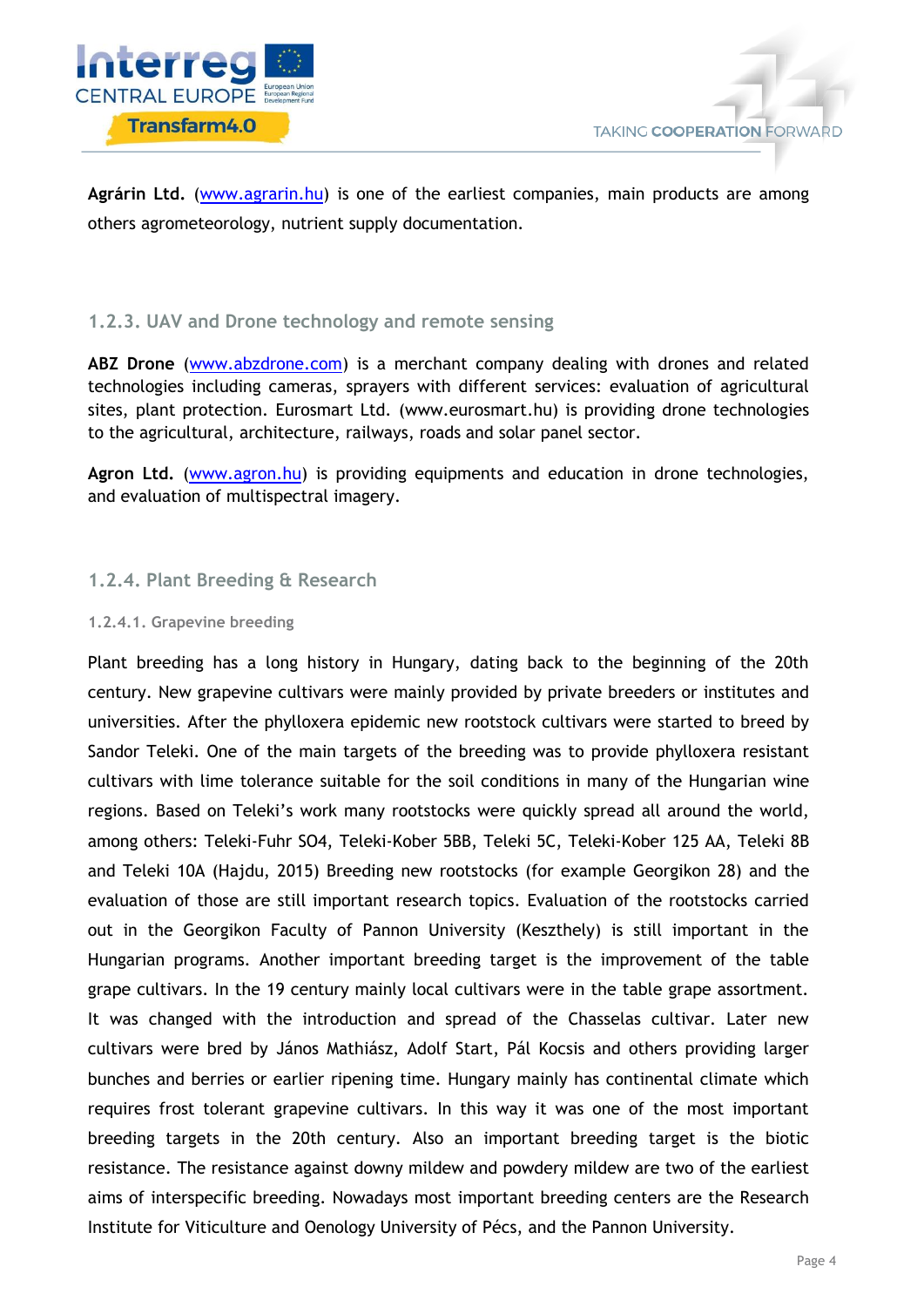

Hajdu, E. (2015): Grapevine breeding in Hungary. In.: Eds: Reynolds, A.G.: Grapevine breeding programs for the wine industry. Elsevier. 466.

[https://books.google.hu/books?id=LNFzAwAAQBAJ&printsec=frontcover&dq=grapevine+breed](https://books.google.hu/books?id=LNFzAwAAQBAJ&printsec=frontcover&dq=grapevine+breeding&hl=hu&sa=X&ved=0ahUKEwjO7IuX_oDoAhUHpIsKHXL2AdgQ6AEIKTAA#v=onepage&q=teleki&f=false) [ing&hl=hu&sa=X&ved=0ahUKEwjO7IuX\\_oDoAhUHpIsKHXL2AdgQ6AEIKTAA#v=onepage&q=teleki](https://books.google.hu/books?id=LNFzAwAAQBAJ&printsec=frontcover&dq=grapevine+breeding&hl=hu&sa=X&ved=0ahUKEwjO7IuX_oDoAhUHpIsKHXL2AdgQ6AEIKTAA#v=onepage&q=teleki&f=false) [&f=false](https://books.google.hu/books?id=LNFzAwAAQBAJ&printsec=frontcover&dq=grapevine+breeding&hl=hu&sa=X&ved=0ahUKEwjO7IuX_oDoAhUHpIsKHXL2AdgQ6AEIKTAA#v=onepage&q=teleki&f=false)

#### **1.2.4.2. Grapevine research**

Grapevine research in Hungary started at phylloxera epidemic when the Institute of Ampelology, Budapest was established in 1896. During the first decades the main focus of research was on grapevine diseases, then later on, breeding projects were emerging. For effective research a complete network of research stations was constructed involving the most significant vine growing areas of Hungary (i.e. Tokaj, Eger, Badacsony, Pécs-Villány, Mór and Kecskemét). In the 80ies grapevine physiology studies started to get into limelight. Several field experiments dealing with physiological relations of training systems, canopy management, bud loads, row direction, soil covers, fruit zone management, nutrition, rootstocks, cultivars and clones, water relations, terroir, etc. have been conducted and continued in different wine districts in Hungary. During the last 5 years promising remote multispectral and thermal camera observations applying drone (UAV) techniques completed and validated with proximal sensing and biophysical field measurements have emerged.

#### <span id="page-5-0"></span>**1.2.5. Animal Monitoring**

The OkosFarm (SmartFarm) is a unified installation monitoring, automated system, operating with modern tools and working properly on agricultural farms, as well as promoting energy efficiency as management, a powerful resource, controlled alert when the vehicle is inadequate, and alerting needs during data monitoring. OkosFarm is able to create a customized system for each industry and type of farm and is made up of several other subunits.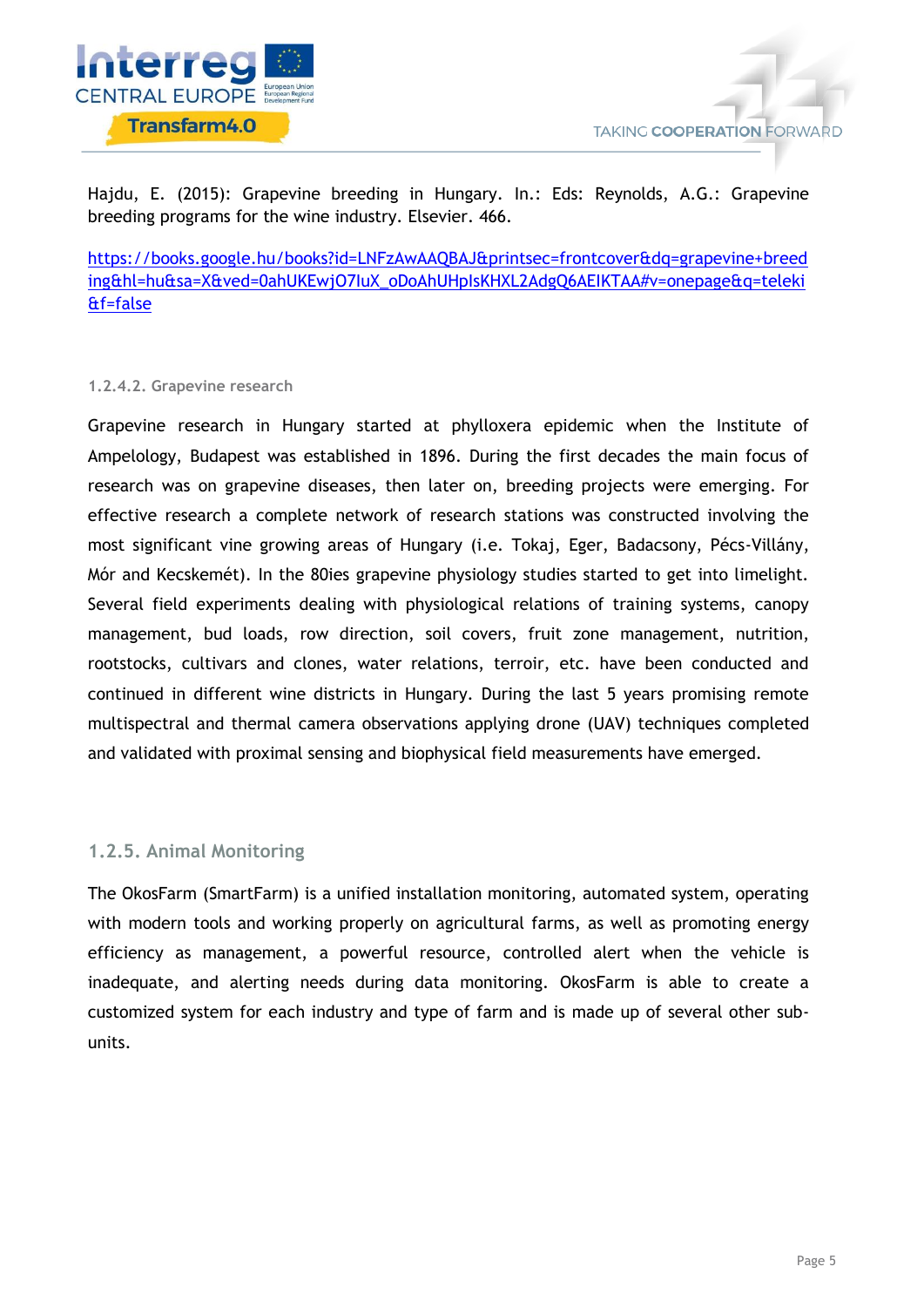



#### <span id="page-6-0"></span>**1.3. High-performing service providers, by service**

#### **1.3.1. Meteorological data providers and disease forecast**

**The Hungarian Chamber of Agriculture (NAK)** [\(www.nak.hu\)](http://www.nak.hu/) is a public body established in 2013. Today it has 360.000 members representing agriculture, food industry and rural development according to the 3 chamber departments. The main goals are to improve farming circumstances of the members, competitiveness of the sector and living conditions of the rural people. The plant protection portal of the site provides meteorological data and disease forecast information.

**BASF** is one of the main companies providing products for grapevine plant protection and weed control. Based on the iMETOS system BASF provides meteorological data with risk of diseases (botrytis, downy and powdery mildew and black rot) from more than 60 vine growing regions of Hungary [\(https://defenso.hu/szolo/allomas-adatok\)](https://defenso.hu/szolo/allomas-adatok).

**Bayer** [\(https://bayer.co.hu/uzletagak/crop-science\)](https://bayer.co.hu/uzletagak/crop-science) is one of the leading agricultural companies providing information about the most important pest and diseases and meteorological information.

**Syngenta** [\(https://www.syngenta.hu/service/idojaras\)](https://www.syngenta.hu/service/idojaras) also provides meteorological data information.

**Agrontech** [\(www.agrontech.hu\)](http://www.agrontech.hu/) systems were developed to provide meteorological data and decision support systems for the growers to help proper plant management according to the on-site sensors.

**WineData** [\(www.winedata.hu\)](http://www.winedata.hu/) is a monitoring system developed to support grapevine growers. It provides different modules. Environmental data (precipitation, wind directions and speed, temperature, etc.) provided by sensors. Plant protection module follows phenological stages and based on the meteorological data helps the growers to keep the vineyard healthy. Operation monitoring provides on-line real time information on the machines based on GPS data. With the help of the 3 modules, the whole process of vine growing can be monitored, the software assists the administrative tasks of the company, performs economic calculations.

**SmartVineyard™** [\(www.smartvineyard.com\)](http://www.smartvineyard.com/) systems were developed by the QuantisLabs Ltd. to provide meteorological data and decision support systems for the growers to help proper plant protection according to the on-site sensors.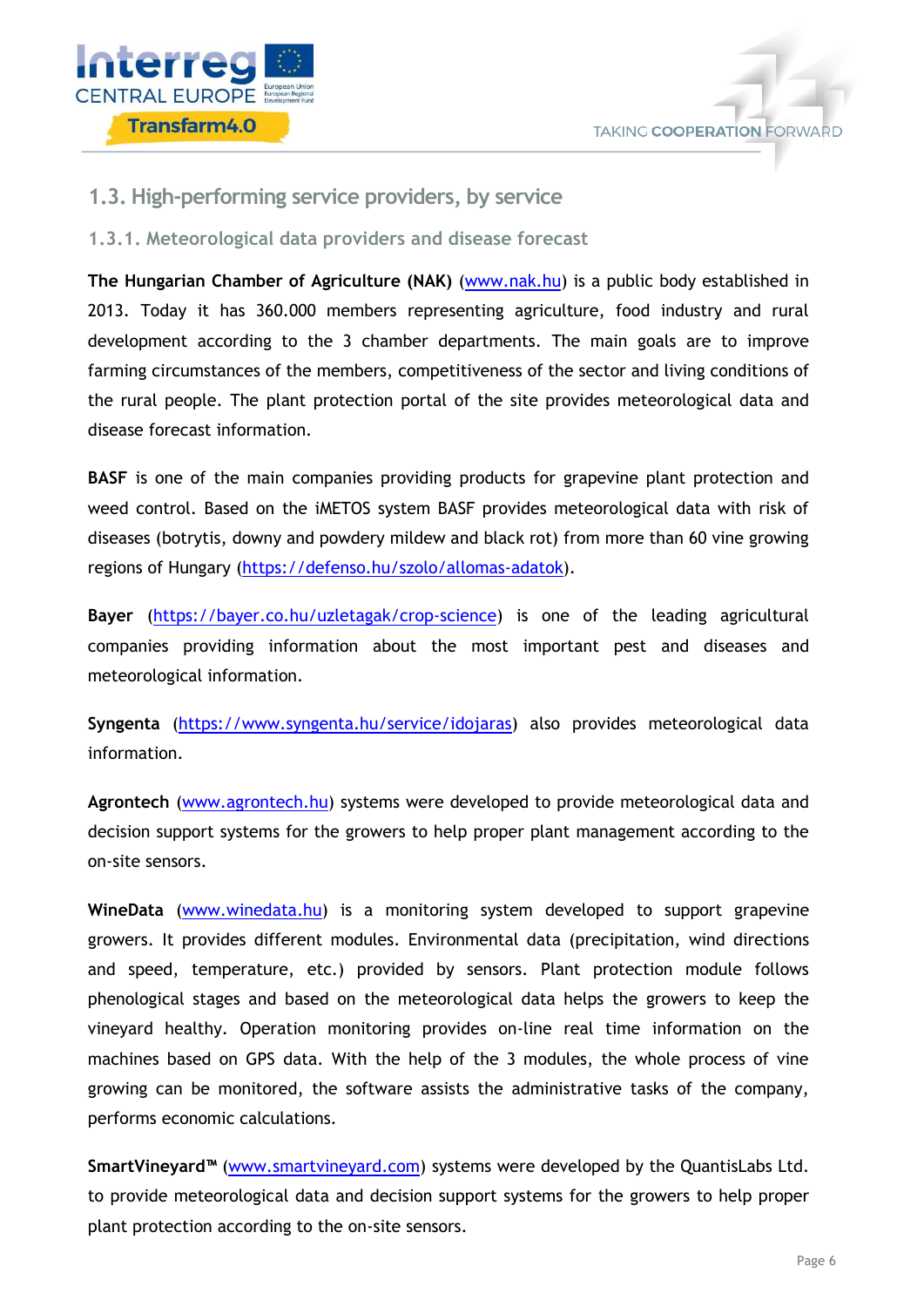

The **Research Institute of Tokaj wine region** [\(www.tarcalkutato.hu\)](http://www.tarcalkutato.hu/) provides weekly meteorological data and information about the presence of pests and diseases.

# <span id="page-7-0"></span>**1.4. High-performing research bodies, by typology**

Main research centers of PF in viticulture are Universities and Research Institutes in Hungary.

**Szent Istvan University (SZIU)** is one of the leading higher education and research institutes in the field of agriculture and horticulture. Among other research areas in the SzIU PF is dealing with horticultural plant production. In **SZIU Viticulture Department** the main research topics are vine physiology, molecular biological background of powdery mildew and black rot infections, vine water status, irrigation, canopy architecture, canopy temperature, ecology of the vineyards, climate change investigations, remote sensing.

**National Agricultural Research and Innovation Center (NARIC) Research Institute for Viticulture and Oenology Badacsony and Kecskemet**. NARIC provides research and advisory services to the growers and collaborates with higher education organizations. Among the main activities the Institute selects new clones, evaluates newly bred cultivar candidates and maintains genbank for genetic resources. Based on the accredited laboratory soil and plant analysis are provided for the growers for proper plant nutrient management.

**Research Institute for Viticulture and Enology of the University of Pecs** is the most important grapevine breeding institution in Hungary. Main activities are consultancy (vine nutrition), research and grapevine breeding. Grape collection of the Institute contains more than 1800 accessions. Main research topics are: disease resistance, plant physiology, molecular genetic investigations, clonal selection and evaluation of cultivars.

**Research Institute of Tokaj wine region**. Main research topics of the Institute are linked to: investigation of yeasts, effect of erosion, soil science, cover crops, and grapevine trunk diseases, climate change investigations.

**Eszterhazy Karoly University** is located in the Eger wine region. Main research topics are linked to the region such as evaluation of cultivars, plant protection, clone selection, biology of the botrytis infection, downy mildew and black rot.